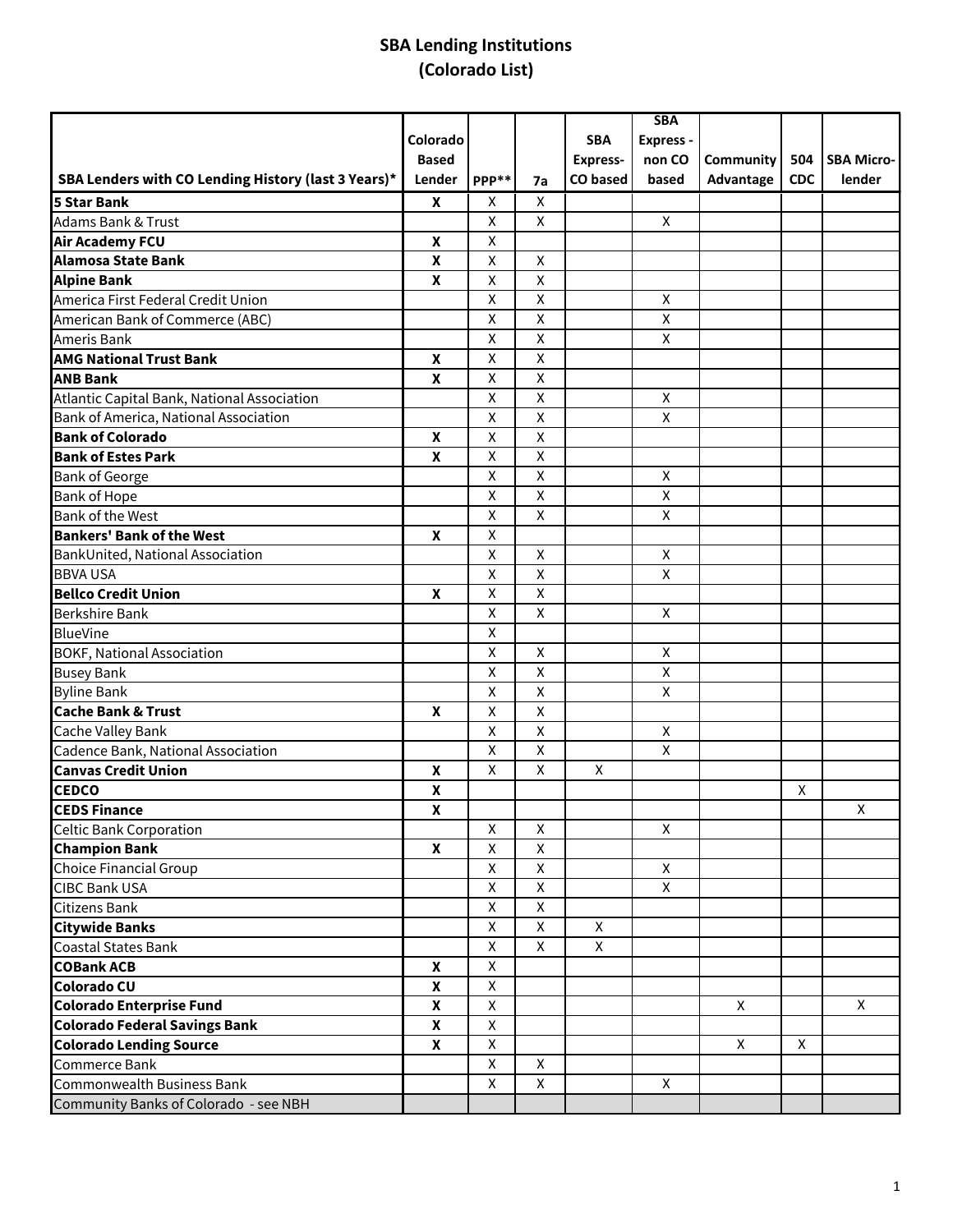| <b>Community Choice CU</b>                 | $\boldsymbol{x}$          | X                  |                    |   |                    |   |  |
|--------------------------------------------|---------------------------|--------------------|--------------------|---|--------------------|---|--|
| <b>Credit Union of Denver</b>              | $\pmb{\mathsf{X}}$        | $\pmb{\mathsf{X}}$ |                    |   |                    |   |  |
| CRF Small Business Loan Company, LLC       |                           | $\mathsf{X}$       | $\pmb{\times}$     |   | X                  |   |  |
| <b>Custer Federal State Bank</b>           |                           | X                  | X                  |   |                    |   |  |
| <b>Del Norte Bank</b>                      | $\boldsymbol{\mathsf{x}}$ | $\pmb{\mathsf{X}}$ | $\pmb{\mathsf{X}}$ |   |                    |   |  |
| <b>Denver Community Credit Union</b>       | $\boldsymbol{\mathsf{X}}$ | X                  | X                  |   |                    |   |  |
| <b>Denver Fire Department FCU</b>          | $\boldsymbol{\mathsf{x}}$ | $\pmb{\mathsf{X}}$ |                    |   |                    |   |  |
| <b>Denver Investment Advisors LLC</b>      | X                         | X                  | X                  |   |                    |   |  |
| Dreamspring (formerly ACCION)              |                           | X                  |                    |   |                    | X |  |
| Dubuque Bank and Trust Company             |                           | X                  | X                  |   | X                  |   |  |
| <b>Elevations CU</b>                       | $\boldsymbol{x}$          | X                  |                    |   |                    |   |  |
| <b>ENT Credit Union</b>                    | $\boldsymbol{\mathsf{x}}$ | $\mathsf{X}$       | $\pmb{\times}$     |   |                    |   |  |
| <b>Evergreen National Bank</b>             | $\boldsymbol{x}$          | $\mathsf{X}$       | $\pmb{\times}$     |   |                    |   |  |
| Evolve Bank & Trust                        |                           | X                  | X                  |   |                    |   |  |
| Farm Credit of Southern Colorado, ACA      | $\boldsymbol{x}$          | X                  |                    |   |                    |   |  |
| <b>Farmers Bank</b>                        | $\boldsymbol{\mathsf{x}}$ | X                  | $\pmb{\times}$     |   |                    |   |  |
| <b>Farmers State Bank</b>                  |                           | $\pmb{\mathsf{X}}$ | $\pmb{\times}$     |   | $\mathsf{X}$       |   |  |
| <b>Farmers State Bank of Calhan</b>        | $\boldsymbol{x}$          | X                  | X                  |   |                    |   |  |
| <b>Fidelity Bank</b>                       |                           | X                  | $\pmb{\mathsf{X}}$ |   | $\mathsf{X}$       |   |  |
| <b>Fifth Third Bank</b>                    |                           | $\pmb{\mathsf{X}}$ | $\pmb{\times}$     |   | $\pmb{\mathsf{X}}$ |   |  |
| <b>First American State Bank</b>           | $\boldsymbol{x}$          | $\pmb{\mathsf{X}}$ | $\pmb{\mathsf{X}}$ |   |                    |   |  |
| <b>FirstBank</b>                           |                           | $\mathsf{X}$       | $\pmb{\times}$     | X |                    |   |  |
| <b>First Bank Financial Centre</b>         |                           | $\mathsf{X}$       | $\pmb{\mathsf{X}}$ |   | $\mathsf{X}$       |   |  |
| <b>First Business Bank</b>                 |                           | $\pmb{\mathsf{X}}$ | $\pmb{\times}$     |   | X                  |   |  |
| <b>First Colorado National Bank</b>        | $\boldsymbol{\mathsf{x}}$ | $\pmb{\mathsf{X}}$ | $\pmb{\mathsf{X}}$ | X |                    |   |  |
| <b>First FarmBank</b>                      | $\boldsymbol{\mathsf{X}}$ | $\pmb{\mathsf{X}}$ | X                  |   |                    |   |  |
| <b>First Financial Bank</b>                |                           | $\pmb{\mathsf{X}}$ | $\pmb{\times}$     |   | X                  |   |  |
| <b>First Home Bank</b>                     |                           | X                  | $\pmb{\times}$     |   | X                  |   |  |
| First Internet Bank of Indiana             |                           | X                  | X                  |   | X                  |   |  |
| <b>First National Bank</b>                 |                           | $\pmb{\mathsf{X}}$ | $\pmb{\mathsf{X}}$ |   |                    |   |  |
| First National Bank of Omaha               |                           | $\pmb{\mathsf{X}}$ | $\pmb{\mathsf{X}}$ |   | X                  |   |  |
| <b>First National Bank, Cortez</b>         | $\boldsymbol{x}$          | $\pmb{\mathsf{X}}$ | $\pmb{\mathsf{X}}$ |   |                    |   |  |
| <b>First Pioneer National Bank</b>         | X                         | $\mathsf{X}$       | $\pmb{\mathsf{X}}$ |   |                    |   |  |
| <b>First Savings Bank</b>                  |                           | X                  | $\pmb{\mathsf{X}}$ |   | X                  |   |  |
| <b>First Southwest Bank</b>                | $\pmb{\mathsf{X}}$        | $\pmb{\mathsf{X}}$ | $\pmb{\mathsf{X}}$ | X |                    |   |  |
| <b>First Western Trust Bank</b>            | $\pmb{\mathsf{X}}$        | $\pmb{\mathsf{X}}$ | $\overline{X}$     |   |                    |   |  |
| <b>FirstBank</b>                           | $\boldsymbol{x}$          | X                  | X                  | X |                    |   |  |
| <b>FirsTier Bank</b>                       |                           | X                  | X                  |   |                    |   |  |
| <b>FlatIrons Bank</b>                      | X                         | X                  | X                  | X |                    |   |  |
| <b>FMS Bank</b>                            | $\mathbf x$               | $\mathsf{X}$       | $\mathsf{X}$       | X |                    |   |  |
| <b>Foothills Credit Union</b>              | $\mathbf{x}$              | $\mathsf{X}$       |                    |   |                    |   |  |
| <b>Fortis Private Bank</b>                 | X                         | $\mathsf{X}$       |                    |   |                    |   |  |
| Fountainhead SBF LLC                       |                           | $\mathsf{X}$       | $\mathsf{X}$       |   |                    |   |  |
| <b>Fowler State Bank</b>                   | $\mathbf x$               | X                  | $\mathsf{X}$       |   |                    |   |  |
| <b>Frontier Bank</b>                       | $\mathbf x$               | X                  | X                  |   |                    |   |  |
| Funding Circle                             |                           | X                  |                    |   |                    |   |  |
| <b>Glacier Bank</b>                        |                           | X                  | X                  |   | X                  |   |  |
| <b>Grand Junction Federal Credit Union</b> | X                         | X                  |                    |   |                    |   |  |
| <b>Great Western Bank</b>                  |                           | X                  | X                  |   | X                  |   |  |
| <b>Gulf Coast Bank and Trust Company</b>   |                           | $\mathsf{X}$       | $\mathsf{X}$       |   | $\mathsf{X}$       |   |  |
| Hana Small Business Lending, Inc.          |                           | $\mathsf{X}$       | $\mathsf X$        |   |                    |   |  |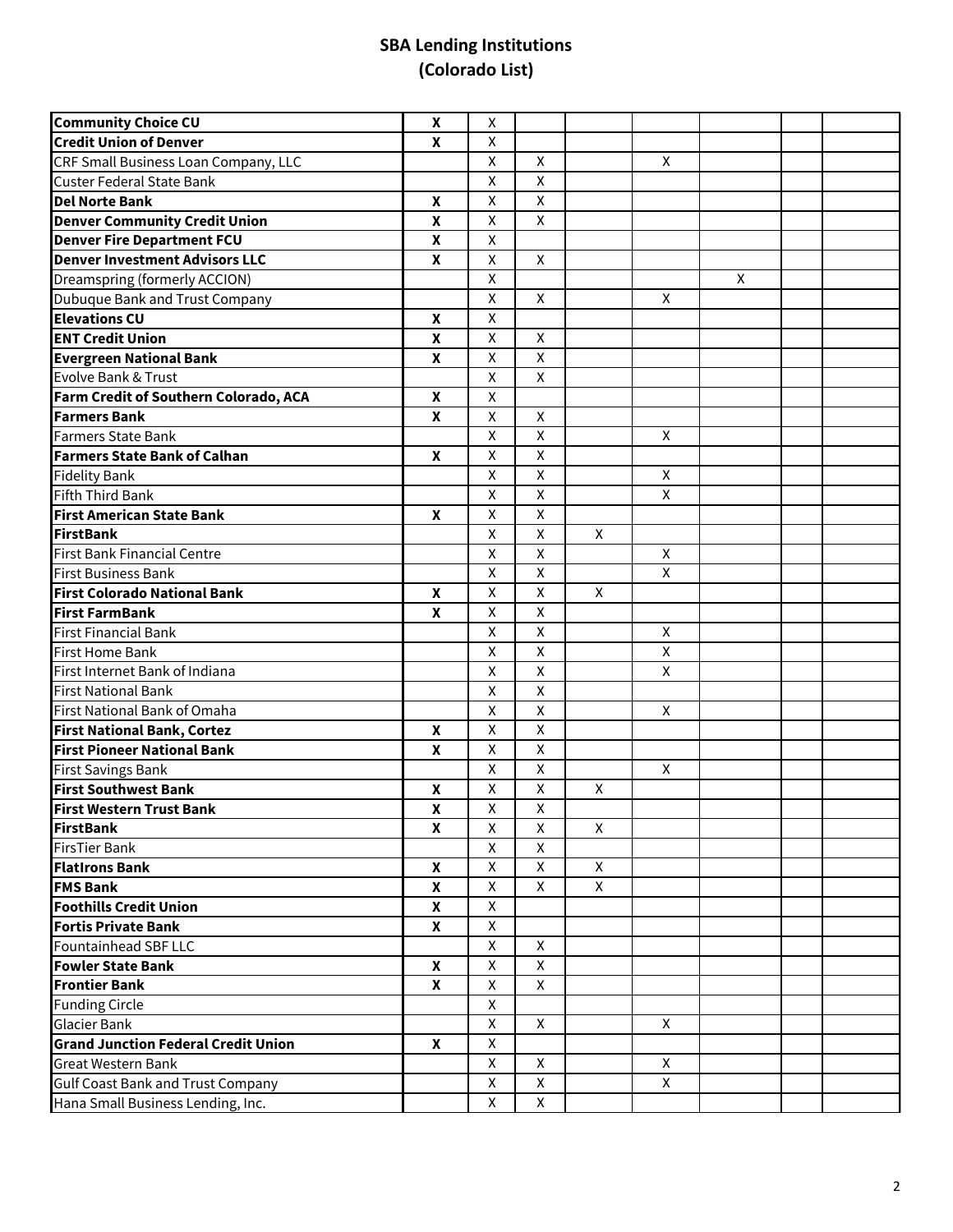| Hanmi Bank                                         |                    | $\pmb{\mathsf{X}}$      | Χ                       |                    | $\pmb{\mathsf{X}}$ |   |  |
|----------------------------------------------------|--------------------|-------------------------|-------------------------|--------------------|--------------------|---|--|
| <b>High Country Bank</b>                           | $\pmb{\mathsf{X}}$ | $\pmb{\mathsf{X}}$      | $\pmb{\mathsf{X}}$      |                    |                    |   |  |
| <b>High Plains Bank</b>                            | $\boldsymbol{x}$   | $\pmb{\times}$          | $\pmb{\mathsf{X}}$      |                    |                    |   |  |
| <b>Home Loan State Bank</b>                        | $\pmb{\mathsf{X}}$ | $\pmb{\mathsf{X}}$      | $\pmb{\mathsf{X}}$      |                    |                    |   |  |
| HomeTrust Bank                                     |                    | Χ                       | $\pmb{\mathsf{X}}$      |                    | X                  |   |  |
| Immito, LLC                                        | $\boldsymbol{x}$   | $\overline{\mathsf{x}}$ | $\overline{\mathsf{x}}$ |                    |                    |   |  |
| <b>InBank</b>                                      |                    | $\pmb{\mathsf{X}}$      | $\pmb{\mathsf{X}}$      |                    |                    |   |  |
| IncredibleBank                                     |                    | $\pmb{\mathsf{X}}$      | $\pmb{\times}$          |                    | X                  |   |  |
| Independence Bank                                  |                    | $\pmb{\mathsf{X}}$      | $\mathsf{X}$            |                    |                    |   |  |
| Independent Bank                                   |                    | $\pmb{\mathsf{X}}$      | $\pmb{\mathsf{X}}$      |                    | X                  |   |  |
| <b>Integrity Bank &amp; Trust</b>                  | $\mathbf{x}$       | $\pmb{\mathsf{X}}$      | $\pmb{\mathsf{X}}$      |                    |                    |   |  |
| Intuit Quickbooks                                  |                    | $\pmb{\mathsf{X}}$      |                         |                    |                    |   |  |
| JPMorgan Chase Bank, National Association          |                    | $\pmb{\mathsf{X}}$      | $\pmb{\mathsf{X}}$      |                    | $\mathsf{X}$       |   |  |
| Kabbage                                            |                    | $\pmb{\times}$          |                         |                    |                    |   |  |
| KeyBank National Association                       |                    | $\pmb{\mathsf{X}}$      | $\pmb{\mathsf{X}}$      |                    | $\pmb{\times}$     |   |  |
| Kirkpatrick Bank                                   |                    | $\overline{\mathsf{x}}$ | $\overline{\mathsf{x}}$ |                    | $\overline{X}$     |   |  |
| <b>Krupa Assoc</b>                                 | X                  |                         | $\pmb{\mathsf{X}}$      |                    |                    |   |  |
| <b>Legacy Bank</b>                                 | $\pmb{\mathsf{X}}$ | $\pmb{\mathsf{X}}$      | $\pmb{\times}$          |                    |                    |   |  |
| Live Oak Banking Company                           |                    | $\pmb{\mathsf{X}}$      | $\pmb{\mathsf{X}}$      |                    | $\pmb{\mathsf{X}}$ |   |  |
| <b>Meadows Bank</b>                                |                    | $\pmb{\mathsf{X}}$      | $\pmb{\times}$          |                    | $\pmb{\times}$     |   |  |
| Mechanics & Farmers Bank                           |                    | $\pmb{\mathsf{X}}$      | $\pmb{\mathsf{X}}$      |                    | $\pmb{\mathsf{X}}$ |   |  |
| Meridian Bank                                      |                    | $\pmb{\times}$          | $\pmb{\mathsf{X}}$      |                    | $\pmb{\times}$     |   |  |
| MetaBank                                           |                    | $\pmb{\mathsf{X}}$      | $\pmb{\mathsf{X}}$      |                    | $\pmb{\mathsf{X}}$ |   |  |
| <b>Metrum Community Credit Union</b>               | $\mathbf{x}$       | $\mathsf{X}$            |                         |                    |                    |   |  |
| MidFirst Bank                                      |                    | $\pmb{\mathsf{X}}$      | $\pmb{\times}$          |                    | X                  |   |  |
| Midland States Bank                                |                    | $\overline{\mathsf{x}}$ | $\overline{\mathsf{x}}$ |                    | $\mathsf X$        |   |  |
| Midwest Regional Bank                              |                    | $\pmb{\mathsf{X}}$      | X                       |                    |                    |   |  |
| MidWestOne Bank                                    |                    | $\pmb{\mathsf{X}}$      | $\pmb{\times}$          |                    | X                  |   |  |
| <b>Mountain River CU</b>                           |                    | X                       |                         |                    |                    |   |  |
| <b>Mountain Valley Bank</b>                        | X                  | X                       | X                       |                    |                    |   |  |
| <b>Mountain View Bank of Commerce</b>              | $\boldsymbol{x}$   | $\pmb{\mathsf{X}}$      | $\pmb{\mathsf{X}}$      | $\pmb{\mathsf{X}}$ |                    |   |  |
| MUFG Union Bank, National Association              |                    | $\pmb{\mathsf{X}}$      | $\mathsf{X}$            |                    | X                  |   |  |
| <b>Native American Bank, NA</b>                    | $\pmb{\mathsf{X}}$ | $\pmb{\times}$          | $\pmb{\mathsf{X}}$      |                    |                    |   |  |
| <b>NBH Bank dba Community Banks of CO</b>          | $\boldsymbol{x}$   | X                       | X                       | $\pmb{\times}$     |                    |   |  |
| Newtek Small Business Finance, Inc.                |                    | X                       | $\pmb{\mathsf{X}}$      |                    | X                  |   |  |
| <b>North Valley Bank</b>                           | $\mathbf x$        | $\overline{\mathsf{X}}$ | $\overline{\mathsf{X}}$ |                    |                    |   |  |
| <b>Nuvista FCU</b>                                 | X                  | X                       |                         |                    |                    |   |  |
| OnDeck                                             |                    | X                       |                         |                    |                    |   |  |
| Open Bank                                          |                    | X                       | X                       |                    | X                  |   |  |
| Optus Bank                                         |                    | X                       | $\mathsf{X}$            |                    |                    |   |  |
| Pacific City Bank                                  |                    | $\mathsf{X}$            | $\mathsf{x}$            |                    | $\mathsf{X}$       |   |  |
| Pacific Western Bank                               |                    | $\mathsf{X}$            | $\mathsf{X}$            |                    | X                  |   |  |
| Park State Bank & Trust                            | $\mathbf{x}$       | $\mathsf{X}$            | X                       |                    |                    |   |  |
| <b>Partner Colorado CU</b>                         | X                  | X                       |                         |                    |                    |   |  |
| Partners Bank                                      |                    |                         | $\mathsf{X}$            |                    |                    |   |  |
| PayPal                                             |                    | $\mathsf{X}$            |                         |                    |                    |   |  |
| <b>Peoples CU</b>                                  | X                  | X                       |                         |                    |                    |   |  |
| <b>Pikes Peak National Bank</b>                    | X                  | X                       | X                       |                    |                    |   |  |
| <b>Pikes Peak Regional Development Corporation</b> | X                  |                         |                         |                    |                    | X |  |
| Platte Valley Bank                                 |                    | X                       | X                       |                    | X                  |   |  |
| <b>Points West Community Bank</b>                  | $\mathbf{x}$       | $\mathsf{X}$            | $\mathsf{X}$            |                    |                    |   |  |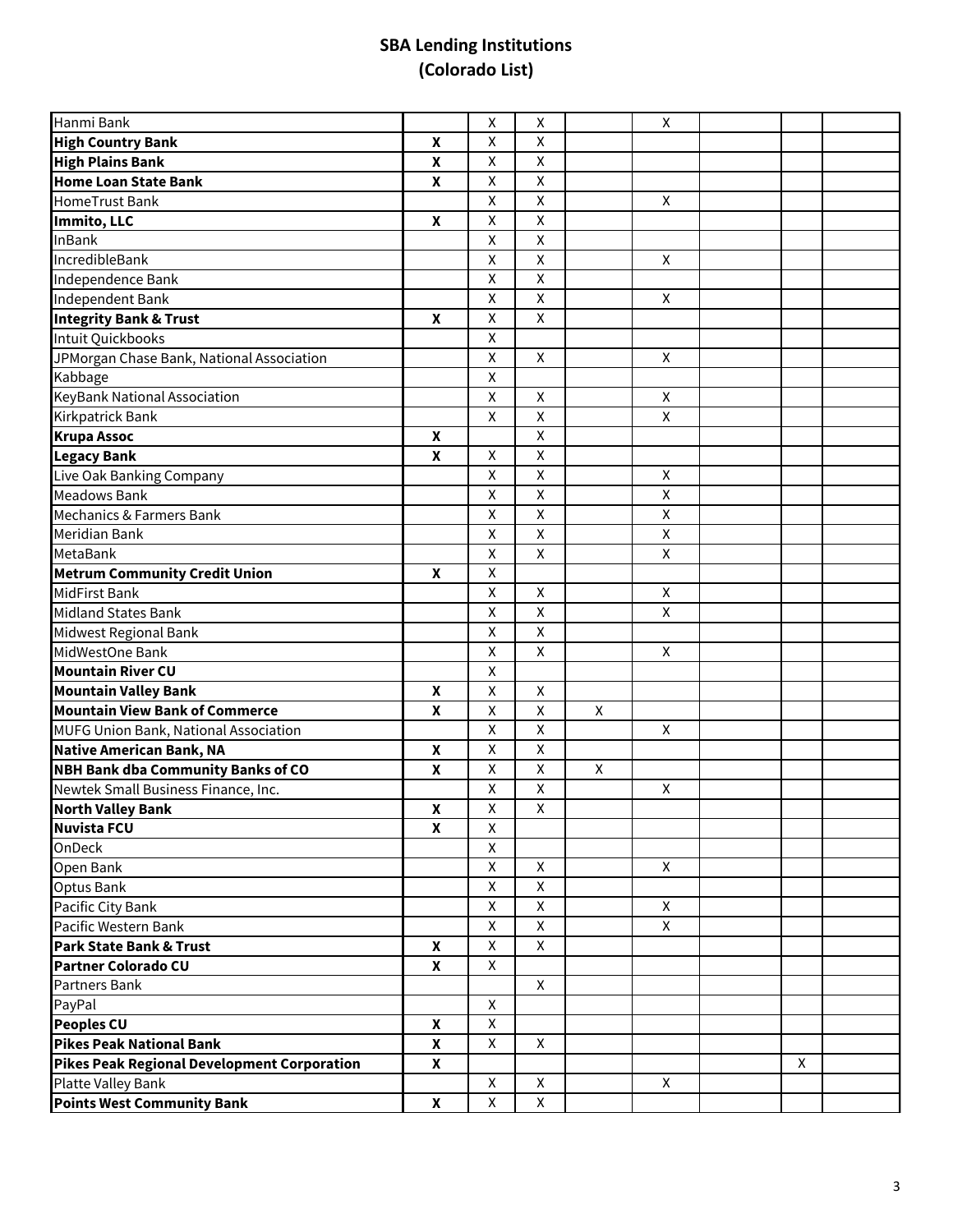| Poppy Bank                                     |                    | X                  | X                       |   | X            |   |   |
|------------------------------------------------|--------------------|--------------------|-------------------------|---|--------------|---|---|
| <b>Preferred Lending Partners</b>              | $\boldsymbol{x}$   |                    |                         |   |              | X |   |
| <b>Premier Farm Credit, PCA</b>                | X                  | X                  |                         |   |              |   |   |
| <b>Premier Members Credit Union</b>            | X                  | $\pmb{\times}$     |                         |   |              |   |   |
| PromiseOne Bank                                |                    | X                  | X                       |   | X            |   |   |
| Providence Bank                                |                    | X                  | $\mathsf{x}$            |   |              |   |   |
| Radius Bank                                    |                    | $\pmb{\mathsf{X}}$ | $\overline{\mathsf{x}}$ |   | X            |   |   |
| Readycap Lending, LLC                          |                    | X                  | $\mathsf{x}$            |   | X            |   |   |
| <b>Redstone Bank</b>                           | X                  | X                  | $\mathsf{X}$            |   |              |   |   |
| <b>Region 10 LEAP</b>                          |                    |                    |                         |   |              |   | X |
| <b>Rio Grande Federal Credit Union</b>         | X                  | X                  |                         |   |              |   |   |
| <b>Rio Grande Savings and Loan Association</b> | $\boldsymbol{x}$   | $\pmb{\mathsf{X}}$ |                         |   |              |   |   |
| <b>Rocky Mountain Bank and Trust</b>           | $\pmb{\mathsf{X}}$ | $\pmb{\mathsf{X}}$ | X                       |   |              |   |   |
| San Luis Valley Federal Bank                   | $\boldsymbol{x}$   | $\pmb{\times}$     | $\pmb{\mathsf{X}}$      |   |              |   |   |
| Seacoast Commerce Bank                         |                    | $\pmb{\times}$     | $\pmb{\mathsf{X}}$      |   | X            |   |   |
| <b>Seacoast National Bank</b>                  |                    | X                  | $\pmb{\mathsf{X}}$      |   | X            |   |   |
| ServisFirst Bank                               |                    | $\pmb{\mathsf{X}}$ | $\overline{\mathsf{x}}$ |   |              |   |   |
| <b>Simmons Bank</b>                            |                    | X                  | X                       |   |              |   |   |
| Solera National Bank                           | $\boldsymbol{x}$   | $\pmb{\mathsf{X}}$ | X                       | X |              |   |   |
| <b>Space Age FCU</b>                           | X                  | X                  |                         |   |              |   |   |
| Spirit of Texas Bank, SSB                      |                    | X                  | X                       |   | X            |   |   |
| SQUARE                                         |                    | $\pmb{\mathsf{X}}$ |                         |   |              |   |   |
| <b>Star Tech Federal Credit Union</b>          | X                  | X                  |                         |   |              |   |   |
| <b>Stearns Bank National Association</b>       |                    | $\pmb{\times}$     | $\mathsf{X}$            |   | X            |   |   |
| <b>Sterling FCU</b>                            | $\mathbf{x}$       | $\pmb{\mathsf{X}}$ |                         |   |              |   |   |
| <b>Stockmens Bank</b>                          | X                  | X                  | X                       | X |              |   |   |
| <b>Stone Bank</b>                              |                    | $\pmb{\mathsf{X}}$ | $\overline{\mathsf{x}}$ |   | X            |   |   |
| <b>Sunflower Bank, National Association</b>    | X                  | $\pmb{\mathsf{X}}$ | X                       | X |              |   |   |
| T Bank, National Association                   |                    | $\pmb{\mathsf{X}}$ | $\mathsf{X}$            |   |              |   |   |
| TBK Bank, SSB                                  |                    | X                  | $\pmb{\mathsf{X}}$      |   | X            |   |   |
| <b>TCF National Bank</b>                       |                    | X                  | $\pmb{\mathsf{X}}$      |   | X            |   |   |
| Texas Capital Bank, National Association       |                    | $\pmb{\mathsf{X}}$ | $\pmb{\mathsf{X}}$      |   | $\mathsf{X}$ |   |   |
| The Bancorp Bank                               |                    | $\pmb{\mathsf{X}}$ | $\pmb{\mathsf{X}}$      |   | X            |   |   |
| The Bank of Burlington                         | $\boldsymbol{x}$   | $\pmb{\times}$     | $\pmb{\mathsf{X}}$      |   |              |   |   |
| The Bank of Denver                             | $\pmb{\mathsf{X}}$ | $\pmb{\mathsf{X}}$ | $\pmb{\mathsf{X}}$      |   |              |   |   |
| The Citizens State Bank of Ouray               | $\pmb{\mathsf{X}}$ | $\overline{X}$     | $\overline{\mathsf{X}}$ |   |              |   |   |
| The Colorado Bank & Trust Company of La Junta  | $\mathbf{x}$       | $\pmb{\mathsf{X}}$ | $\overline{\mathsf{x}}$ |   |              |   |   |
| The Dolores State Bank                         | X                  | X                  |                         |   |              |   |   |
| The Eastern Colorado Bank                      | X                  | X                  | X                       |   |              |   |   |
| The Farmers State Bank of Brush                | X                  | X                  | X                       |   |              |   |   |
| The First National Bank in Trinidad            | X                  | X                  | X                       |   |              |   |   |
| The First National Bank of Fleming             | $\boldsymbol{x}$   | $\pmb{\times}$     | $\pmb{\times}$          |   |              |   |   |
| The First National Bank of Hugo                | X                  | X                  | $\mathsf{X}$            |   |              |   |   |
| The First National Bank of Las Animas          | $\boldsymbol{x}$   | $\mathsf{X}$       | $\mathsf{X}$            |   |              |   |   |
| The Gunnison Bank and Trust Company            | $\mathbf{x}$       | $\mathsf{X}$       | $\mathsf{x}$            |   |              |   |   |
| The Kearny County Bank                         |                    | X                  | $\mathsf{X}$            |   | X            |   |   |
| The Pueblo Bank and Trust Company              | $\mathbf{x}$       | $\pmb{\times}$     | $\overline{X}$          |   |              |   |   |
| <b>The State Bank</b>                          | X                  | X                  | $\mathsf{X}$            |   |              |   |   |
| <b>Thomas A Waters</b>                         | X                  | X                  | X                       |   |              |   |   |
| <b>Timberline Bank</b>                         | X                  | X                  | X                       | X |              |   |   |
| <b>Tivoli Venture</b>                          | $\boldsymbol{x}$   |                    | X                       |   |              |   |   |